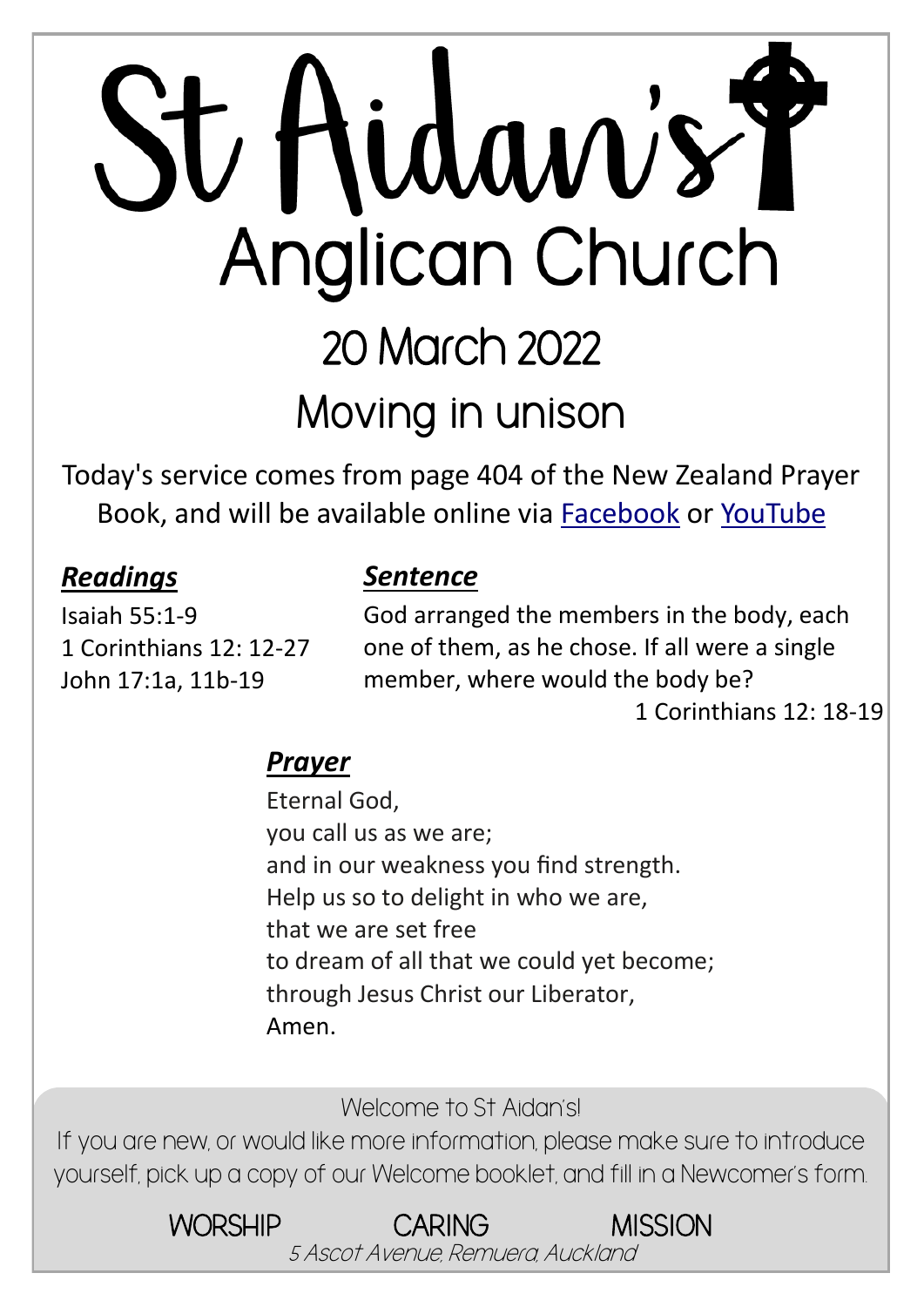# What's on at St Aidan's

# **Today**

*\*A valid My Vaccine Pass is required for attendance at all services\**

**8am** - Holy Communion service.

**9:30am** - Family Service with Holy Communion and official welcome of the Rev'd Kerry Davis to our parish as new Priest Associate.

[Live streamed on our](https://www.facebook.com/StAidansRemuera/) [Facebook page](https://www.facebook.com/StAidansRemuera/) and uploaded later to our [YouTube](https://www.youtube.com/channel/UCp1KTUD3GRs20GGAFeAZ7fQ)  [channel.](https://www.youtube.com/channel/UCp1KTUD3GRs20GGAFeAZ7fQ)

# This Week

**Office Closed - Tuesday 22<sup>nd</sup> March** while Anne is away for professional development. Please contact Louise for any urgent issues 027 448 4467.

**Lenten Study Groups** - Tuesday 7:30pm via Zoom. Contact Louise or the office for more info. Join online at [www.zoom.us/j/91525901353](https://zoom.us/j/91525901353) For a copy of the Lenten study booklet 'Living out of our Stories' click the link [HERE](https://www.staidans.co.nz/wp-content/uploads/2022/02/Living_out_of_our_stories_final_Waiapu_2022.pdf) or contact the office if you would like a printed copy.

**Mid Week Communion service** - Wednesday 11:30am in the Church.

**Mission Shop** - Thursdays only in Red alert level, 10am to 2pm.

**Weekly Prayer Meeting** - 9am each Friday in the GA.

#### **Prayers**

- Kerry and Vaoa as they settle in to their new home and Parish family
- For those people going through changes, and for new beginnings
- Refugees and all those displaced through conflict, natural disasters
- Continue to pray for Ukraine and Russia



#### Next Week

**8am** - Holy Communion service.

**9:30am** - Family Service with Holy Communion.

**10:45am** *(approx.)* - Special General Meeting in the Church after the 9:30am service. This is our annual meeting when we will be receiving the Parish Financial Report for 2021. A small number of printed copies are available. The Budget for 2022 will also be presented.

# Coming Up

Men's Breakfast - Thursdav 31st March, 7:30am at Brown's Café. Contact Pete for info.

**Cleaning Bee & Palm Cross Making** - Saturday 9<sup>th</sup> April from 9am.

Good Friday - 15<sup>th</sup> April. **Easter Sunday - 17<sup>th</sup> April.**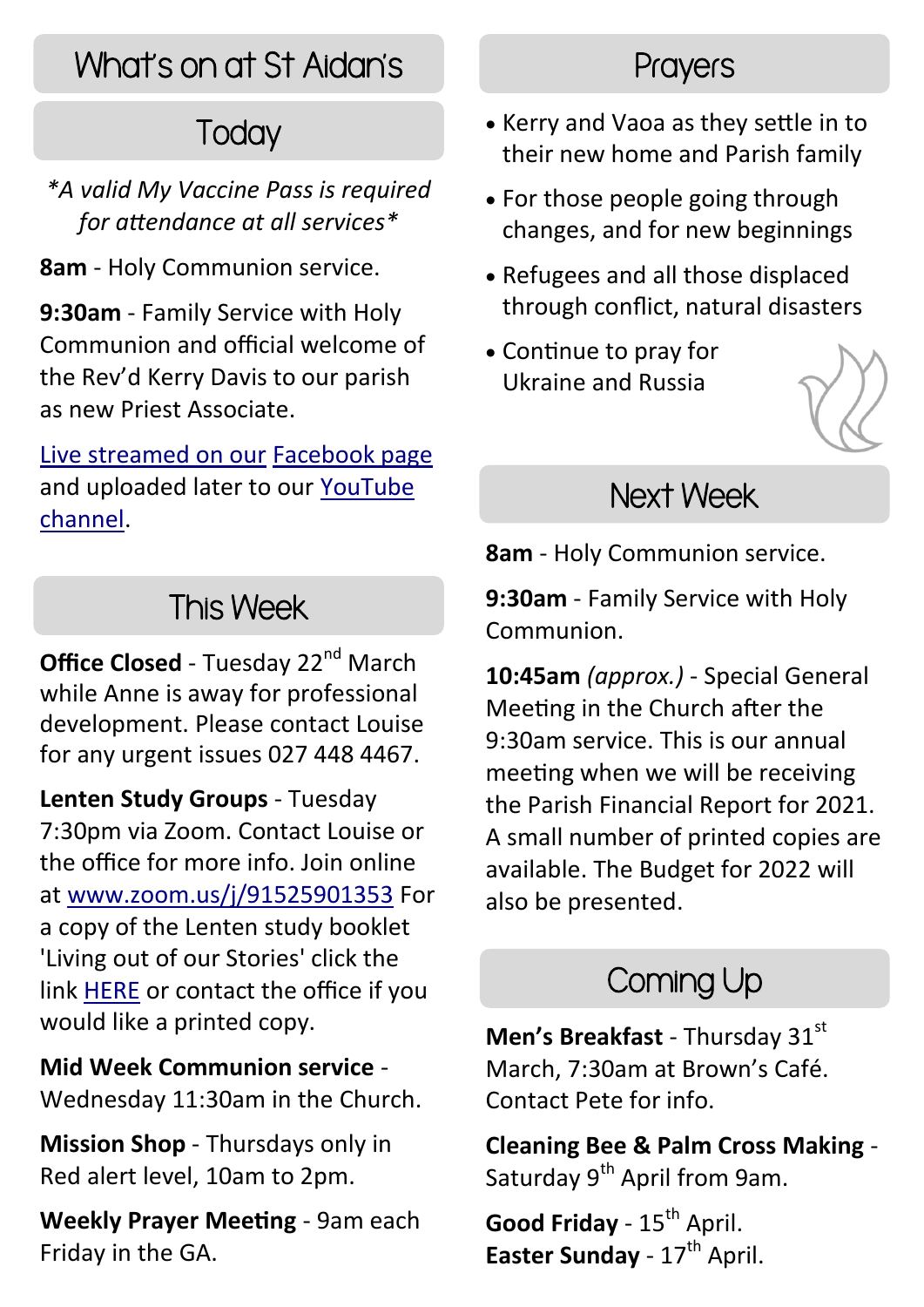Following the Diocesan guidelines last year Vestry created a Privacy policy and appointed a privacy officer. Part of their role is to raise awareness about privacy among staff and volunteers, ensure compliance with the Act, and manage all privacy breaches. Miles Brown is our new privacy officer and he can be contacted via email on [privacy@staidans.co.nz](mailto:privacy@staidans.co.nz) if you have any concerns or want to know more.

#### Prayer Ministry

Just a reminder that during Red level, while we are not allowed to sit too close to each other, prayer ministry is still available by writing your request on note paper and dropping into the box in the candle corner. These are prayed for after the 9:30am service each Sunday and then destroyed to maintain privacy. Prayer Circle also remains active. Phone, text, or email Karel for confidential prayer 027 326 1014 karelblee@gmail.com

# Parish Family Picnic

It was great to join together for the Parish Family Picnic on 6<sup>th</sup> March. Around 30 people came out to soak up the sun and enjoy conversations and cricket in Cornwall Park.

#### Privacy Officer Special General Meeting

Next Sunday, 27<sup>th</sup> March, after the 9:30am service at approx. 10:45am. This meeting relates to the financial component which could not be dealt with at our annual meeting, so we will be receiving the Parish Financial Report for 2021 and presentation of the 2022 Budget.

#### Cleaning Bee

For your diary - our annual cleaning bee will be on Saturday 9<sup>th</sup> April, from 9am.



We need as many people as possible across the morning to clean all areas of the complex, including the Hall after regular hirers have left. Sign up in the GA or contact the office to volunteer. Please bring along cleaning supplies - bucket, cloths, brushes, cleaning products, etc. if possible.

Palm crosses will also be made during the cleaning bee. A great opportunity for those who are less able bodied to help out. All instructions provided.



If you are unable to come out on 9<sup>th</sup> April but are still willing to help out, please talk to Anne in the

office and arrange a time to come in during the week instead.